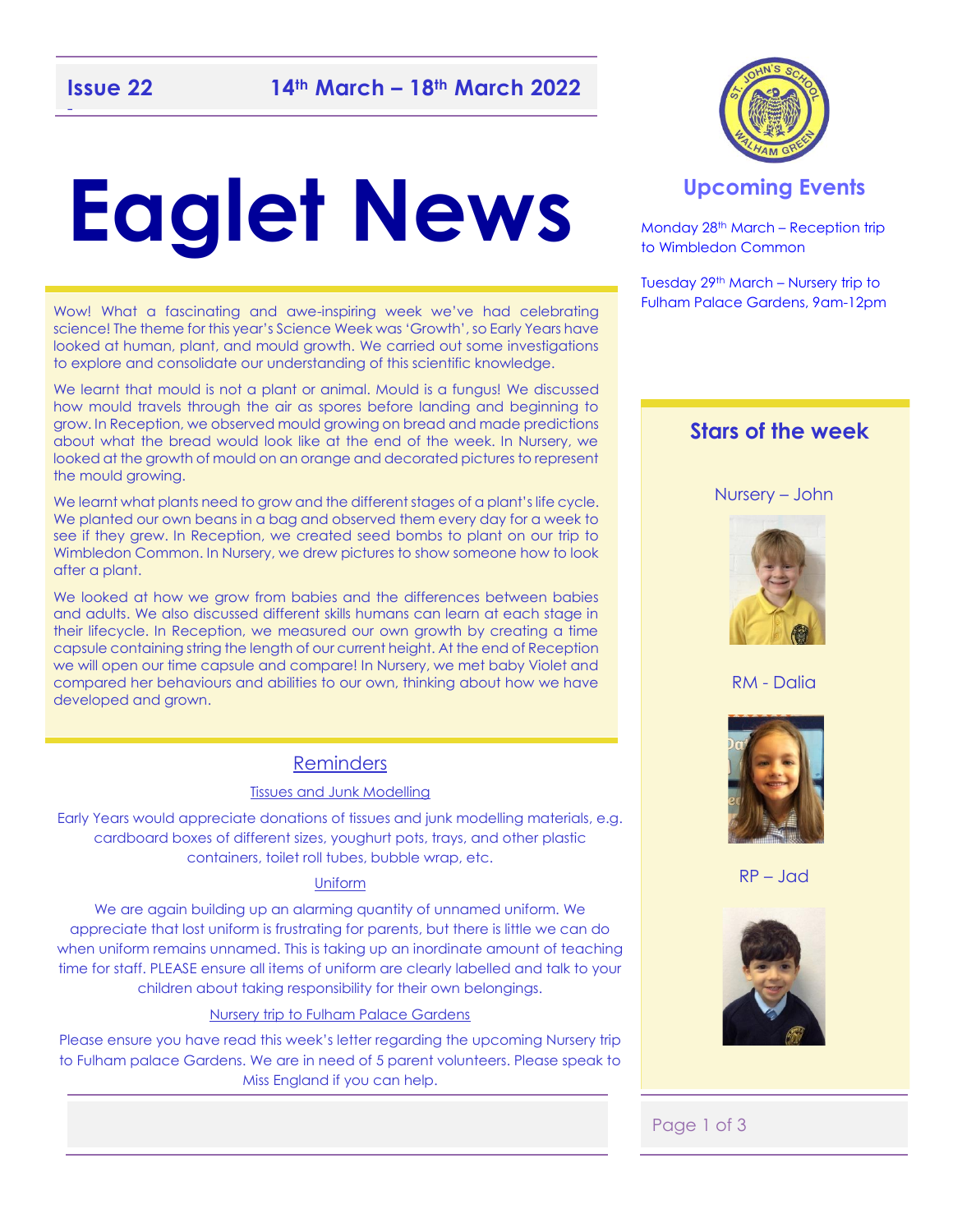## **Reception**

### **Our learning**

#### **This week in pictures**



*Reception have been recording their observations of mould growth on a slice of bread, noticing and comparing changes.* 

#### **Next week**

 Personal, Social and Emotional Development We will be talking about 'stranger danger' and the importance of keeping safe. Communication, Language and Literacy We will be looking at a new book linked to our upcoming trip to Wimbledon Common. **Mathematics** We will be looking closely at subtraction to cement our understanding of

composition of number.

#### **Understanding of the World**

**We will continue to explore living things and life-cycles, thinking about what new life we might see in spring time.** 

#### **Expressive Art and Design**

**We will be exploring drawing skills and colour choice as we visualise a character from our focus book.** 









#### Page 2 of 3